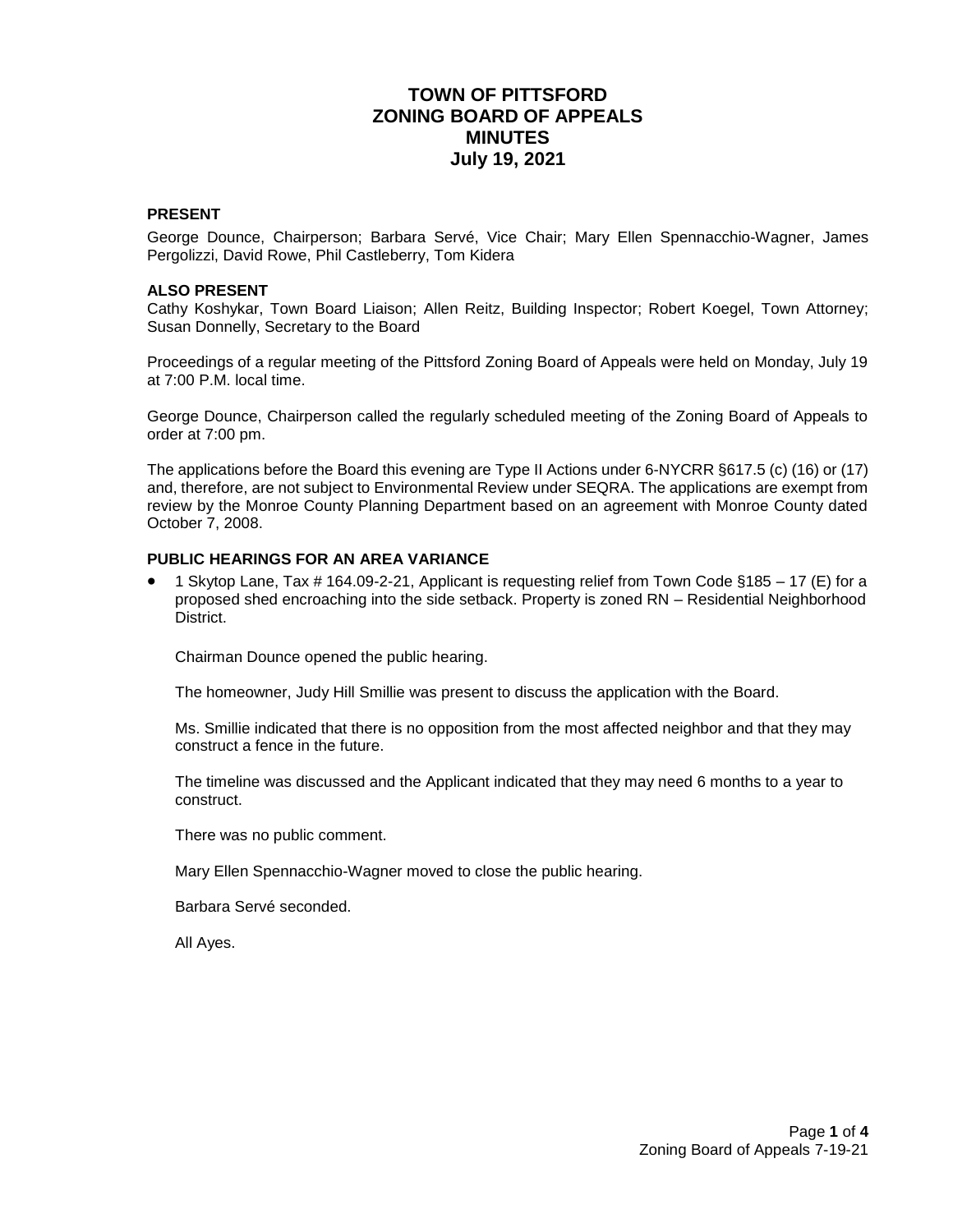8 Sugarbush Lane, Tax # 178.16-1-20, Applicant is requesting relief from Town Code §185 – 17 (E) for a proposed sunroom addition encroaching into the side setback. Property is zoned RN – Residential Neighborhood District.

Chairman George Dounce opened the public hearing.

The Applicant, Josh Fernandez, was present.

Mr. Fernandez indicated the neighbor not opposed to the addition.

There were no questions from the Board.

There was no public comment.

David Rowe moved to close the public hearing.

Tom Kidera seconded.

All Ayes.

 810 Allens Creek Road, Tax # 138.13-1-40. Applicant is requesting relief from Town Code(s) §185- 113 B. (1); (2); for an oversized, over height accessory structure (3 car garage, proposed to be 1260 +/- square feet and greater height than the 12 feet allowed by code). Property zoned RN – Residential Neighborhood District.

Chairman George Dounce opened the Public Hearing.

The property owner Kim Bailey was present.

The height of the structure was discussed. There will be dormers on the garage but not on the house.

The use of the second floor of the garage was discussed. The applicant stated there will be no rental/living space on this level.

There were no questions from the Board

There was no public comment.

Jim Pergolizzi moved to close the public hearing.

Phil Castleberry seconded.

All Ayes.

# **CONTINUED HEARING**

 18 Golf Avenue, Tax # 151.15-2-45.2 Applicant is requesting relief from Town Code(s) §185-113 B. (1); (2); for an oversized, over height accessory structure (garage/barn, proposed to be 1440 square feet and 29 feet in height). Property zoned RN – Residential Neighborhood District.

This hearing remains open.

Presently there are no advisory comments from the Design Review and Historic Preservation Board as no new plans have been received by the Town from the applicant for the Board to review.

George Dounce moved to continue to hold this hearing open.

Mary Ellen Spennacchio-Wagner seconded.

All Ayes.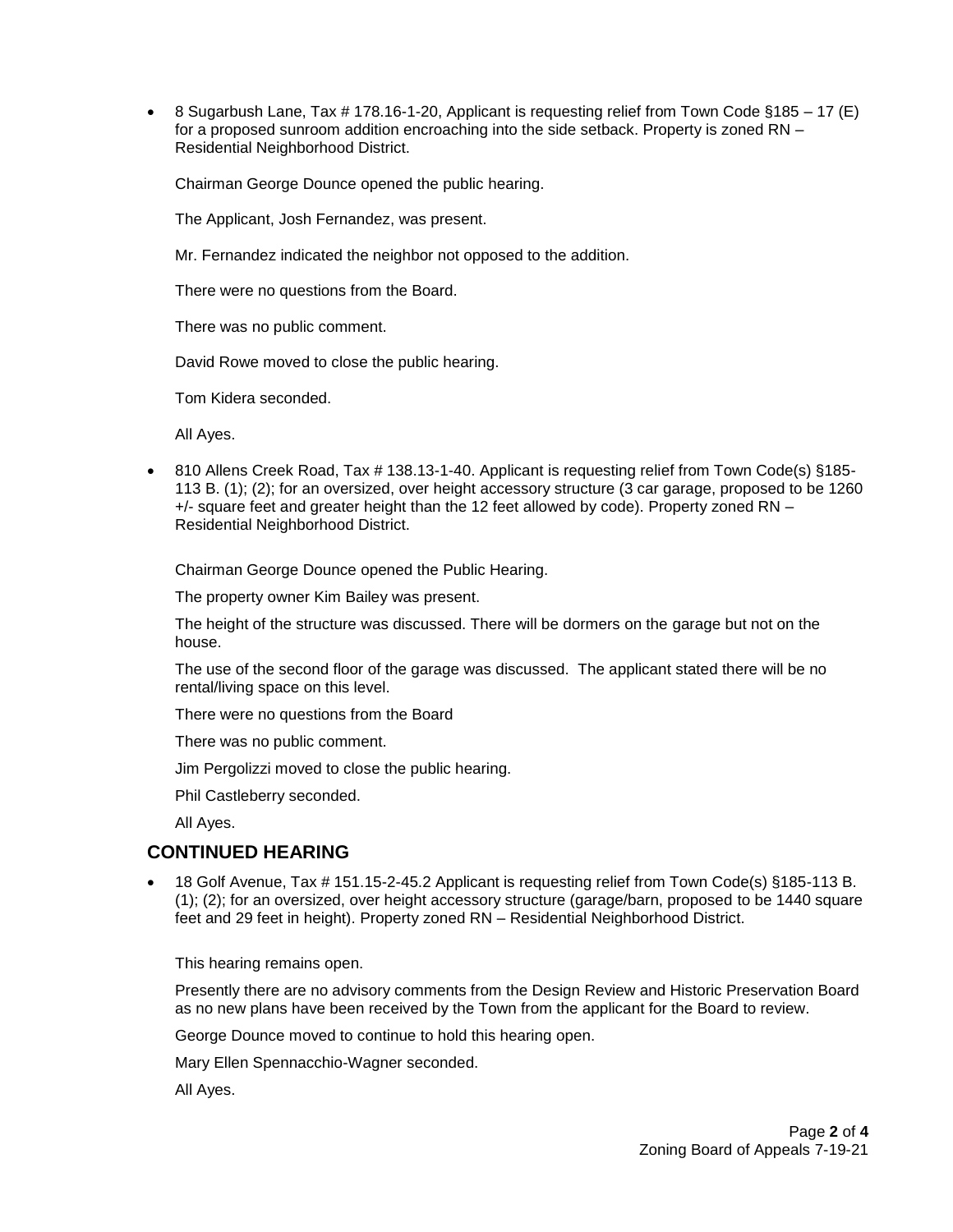### **DECISION FOR 1 SKYTOP LANE – AREA VARIANCE**

A written Resolution to grant the area variance for 1 Skytop Lane was moved by Phil Castleberry and seconded by George Dounce.

George Dounce called for a roll call vote.

| Dounce             | aye |
|--------------------|-----|
| Servé              | aye |
| Pergolizzi         | aye |
| Spennacchio-Wagner | aye |
| Castleberry        | aye |
| Rowe               | aye |
| Kidera             | ave |
|                    |     |

The approved Resolution contains the following Specific Conditions:

- 1. This variance is granted only for the site map and application submitted to the Zoning Board of Appeals dated June 7, 2021.
- 2. All construction is to be completed by December 31, 2023.

### **DECISION FOR 8 SUGARBUSH LANE – AREA VARIANCE**

A written Resolution to grant the area variance for 8 Sugarbush Lane was moved by Thomas Kidera and seconded by George Dounce.

George Dounce called for a roll call vote.

| Dounce             | aye |
|--------------------|-----|
| Servé              | aye |
| Pergolizzi         | aye |
| Spennacchio-Wagner | aye |
| Castleberry        | aye |
| Rowe               | aye |
| Kidera             | aye |

The approved Resolution contains the following Specific Conditions:

- 1. This variance is granted only for the plans submitted and prepared by the Applicant dated July 08, 2021.
- 2. All construction is to be completed by December 31, 2022.
- 3. This application is subject to the approval of the Design Review & Historic Preservation Board.

### **DECISION FOR 810 ALLENS CREEK ROAD – AREA VARIANCE**

A written Resolution to grant the area variance for 810 Allens Creek Road was moved by David Rowe and seconded by Phil Castleberry.

George Dounce called for a roll call vote.

| aye |
|-----|
| aye |
| aye |
| aye |
| aye |
| ave |
| aye |
|     |